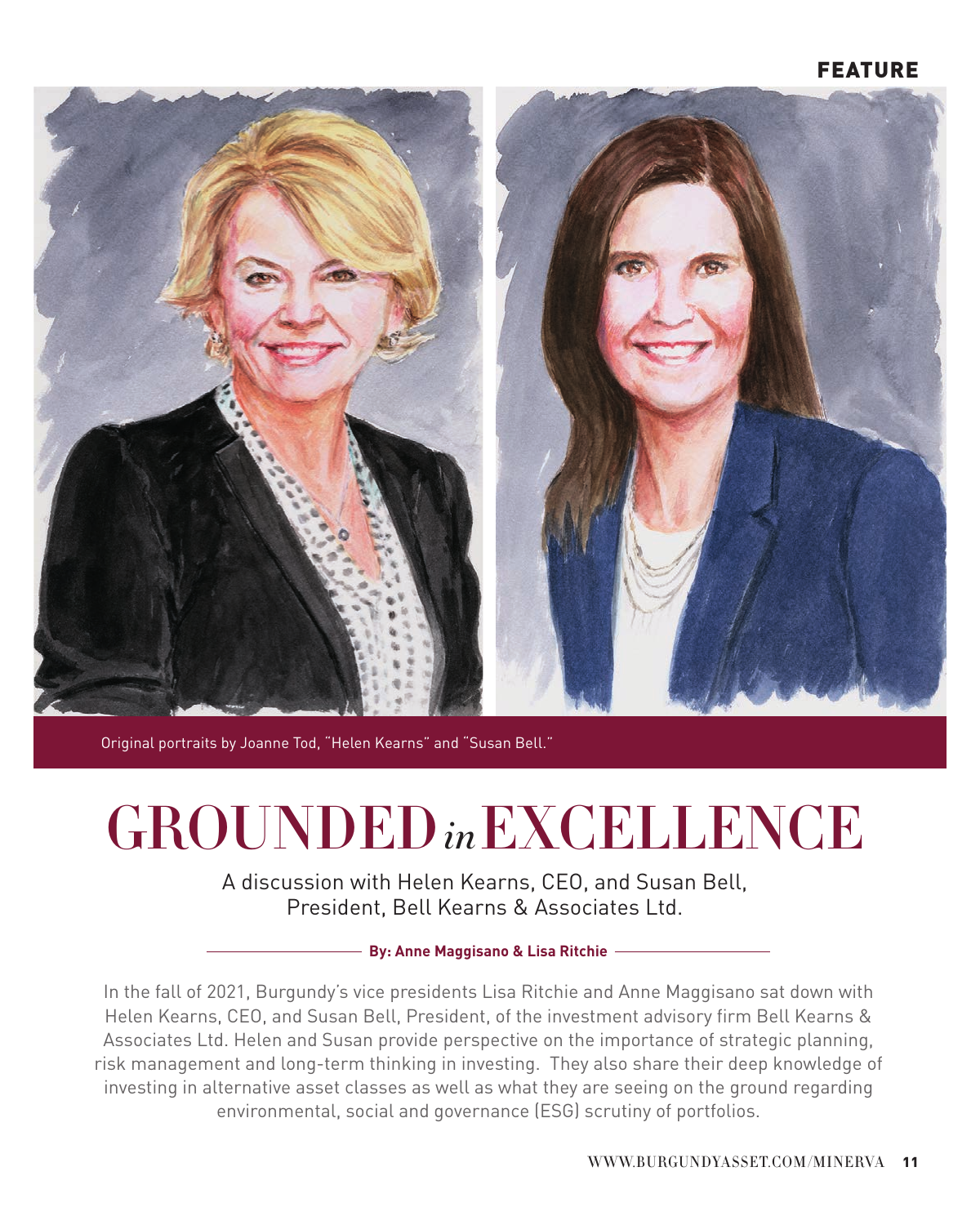#### *Anne Maggisano (AM): Let's start with each of your paths into investing and how you got to where you are today.*

**Susan Bell (SB):** I was fortunate to be raised in a family where many of my relatives were in the investment business. Naturally, my interest was piqued very early on. At age 19, I got a stock tip from a friend who "knew someone who knew something," who said, "I think you should buy this penny stock that is trading on the Vancouver exchange; it's a mining company." So, I said to my dad, "What do you think?" And he said, "Give it a go, Susan. See how it turns out." I took my \$200, I bought my penny stock, and it immediately went to zero. My father said, "That is going to be the best lesson you ever learn because it was early, it was not a lot of money, and you saw what can happen."

So that was my earliest taste of investing. I still wanted to pursue a career in the industry. I've now been with Bell Kearns for almost 20 years. I feel very fortunate to have been promoted to President earlier this year and am a major shareholder of the firm. Before Bell Kearns, I worked at a firm led by the investment guru Dan Richards. That was a great training ground for me. I studied and became a CFA charterholder. And I have to attribute a lot of my growth and development to my dad as a wonderful mentor for me throughout and to this day.

Today I work directly with clients, and one of the things I derive the most pleasure from is meeting with families and individuals and knowing that we are helping every member of the family for the very long term. That gives me a very great sense of satisfaction and fulfilment.

## *Lisa Ritchie (LR): Your dad was so brilliant to let you make that mistake early in your life, Susan. Helen, what was your path into investing?*

**Helen Kearns (HK):** I had a different path into the investment business. I was a business journalist and covered Canada for

Businessweek Magazine for a number of years. That was a great foundation, because to be able to find a great idea, communicate it effectively, and have someone want



66<br>
bui<br>
inli **We build a disciplined investment framework, inclusive of a diversified portfolio, that helps our clients make informed decisions. Diversification to us is really the acknowledgment that you don't know what's going to happen in the** 



to read the story from beginning to end was great training. When I was invited to join the institutional sales desk at a major Canadian brokerage firm, I accepted. What I didn't realize was that there was only one other woman in Canada on an institutional sales desk. So, it was challenging, but the fact is that I was enormously confident in my ability to identify great, high-performance ideas. I have been very fortunate in the industry. I was the first woman in Canada to lead an institutional sales and trading team globally, and I've also had the opportunity to serve on the boards of some of Canada's largest pension plans, on the board of the Toronto Stock Exchange and two of Canada's universities. I was particularly honoured in 2019 when I became the fourth woman to be inducted into the Investment Industry Hall of Fame. I have had a long and wonderful career in the industry. And now, of course, here at Bell Kearns, it is a continuation of bringing great investment thinking to clients, and I love that.

## *AM: Let's talk about your investment philosophy. At the core of your investment philosophy is a belief in active investing vs. passive investing.*

**SB:** We believe that passive investing does have a role to play in the investing industry, but for the clients that we work with, we believe that they can achieve a superior risk-adjusted return over the long-term using active management. And beyond that, it is about applying the skillset to identify those long-term outperforming managers. Helen and I also believe there are a lot of ancillary benefits for our clients when working with an active manager, top of mind being education for families. Active management gives you access to people and resources in the industry who are thinking about companies and businesses every single day. It gives you added knowledge and perspective.

**HK:** I will just pick up from there and talk about the importance of diversification.We build a disciplined investment framework, inclusive of a diversified portfolio, that helps our clients make informed decisions. Diversification to us is really the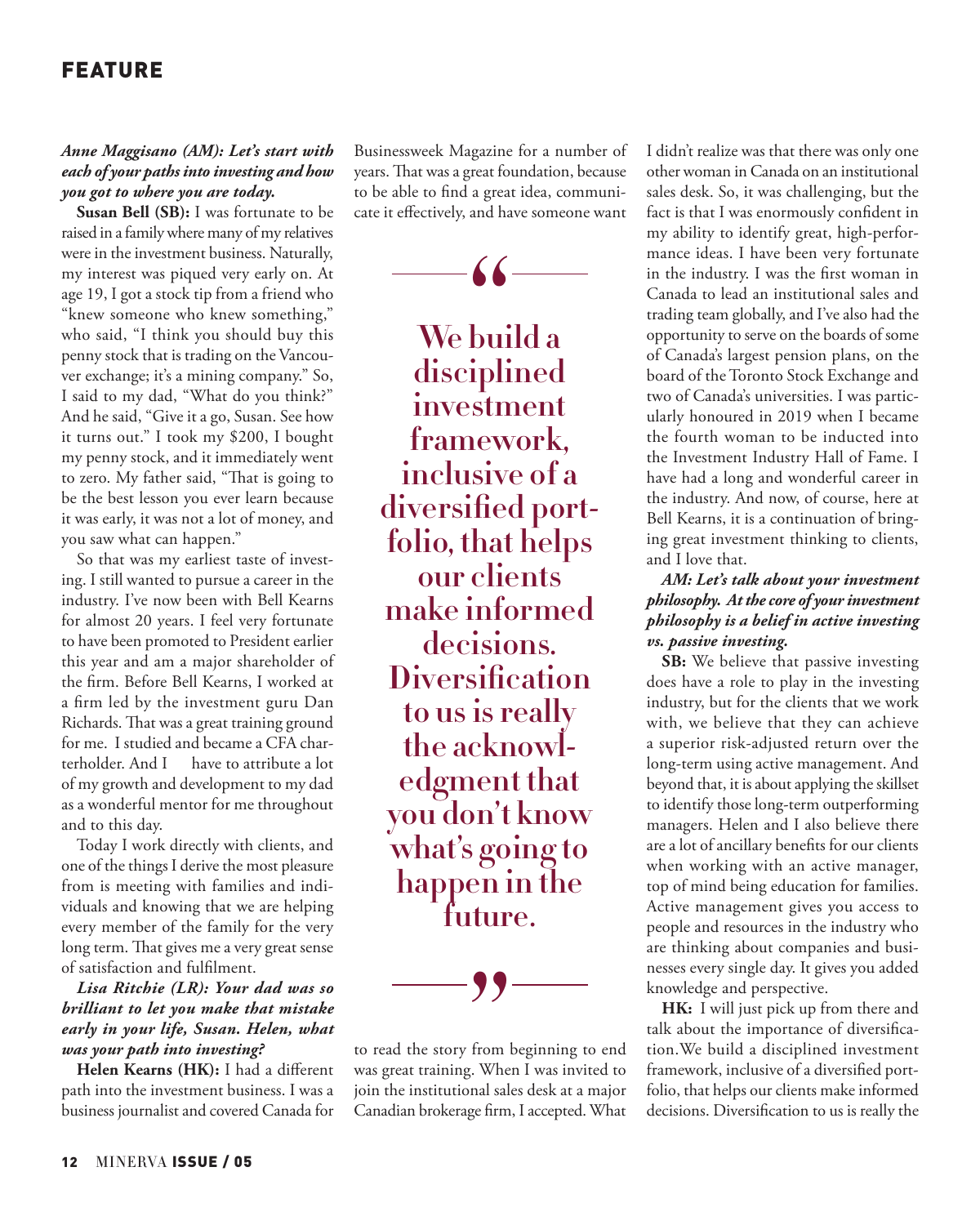acknowledgment that you don't know what's going to happen in the future. No matter what happens, your diversified portfolio is going to be able to withstand that uncertain future. That is a big statement. But last year (2020) was a real test of that philosophy, and thankfully our clients came through with shining colours. And they have confidence in that long-term structure, within which they are diversified by geography and asset class.

The financial industry and the media spend an enormous amount of time and energy trying to figure out what is going to

clients how different asset classes have performed over this long time horizon, it helps them to understand that if we build a diversified portfolio, they are going to make it through difficult times. But that is a message that has to be repeated constantly because people are human and checking one's emotions can be very challenging when it comes to investing.

*AM: We experienced both extreme fear in the depths of the March 2020 crash and extreme greed as equity markets rebounded. How do you manage the emotions of fear and greed as investors?*

#### *portfolios for different generations?*

**SB:** Typically, there is a defined pool of investible family assets. The intent is to have that pool of assets invested for the very long term. We are able to counsel that this money is not intended for any one of their individual retirements or short-term goals. So, they have the benefit of thinking super long term, similar to an endowment fund that will exist for many, many years.

And then the second part is that we have the benefit of regular conversations with our clients. Every quarter, we sit down with them and have conversations around

**The financial industry and the media spend an enormous amount of time and energy trying to figure out what is going to happen in the next week, the next month, even the next day. This makes for a lot of noise and distraction.** 

happen in the next week, the next month, even the next day. This makes for a lot of noise and distraction. We help our clients to invest with a very clear focus on the long term. And we help them construct portfolios that will flourish over that long term. This is the key element of our thinking, and I can't emphasize it enough. The centerpiece is risk management, and the focus is the long term.

## *LR: How would you define long term with your clients?*

**HK:** It is more than three years, and five to ten years at least. One of my favourite charts, in fact the only one we have up in our office, is a long-term chart of the performance of all of the investible asset classes going back to 1950. When we show

**HK:** It really comes back to our initial conversation with our clients around risk. This conversation is our most important one because it is the center pole upon which return expectations, portfolio construction, everything else is built. And that risk conversation is often not just with one person: it's with a family, and it's multi-generational. Different generations might have different ideas about risk. So, we have to tickle out: Where do we all land? Where do we all agree?

*AM: How do you manage that risk conversation with different generations? When you are working with multi-generations and different time horizons, are you trying to reach consensus around risk tolerance? Or is it structuring different* 

risk which may be difficult for the family members to have on their own. Our job is to make sure that we are bringing out the different voices around the table. Good wholesome conversations on a frequent basis gets us to the right answer for each family.

**HK:** This is why having a framework for decision-making is so critical to long-term investment success. It takes the emotion out of investing. In this framework you have all of the pieces for making informed decisions – from governance, to asset mix, to manager selection. When I first joined the investment management industry, I thought my experience researching companies and understanding how stocks behaved was going to be my major strength. I was wrong. It is this decision-making framework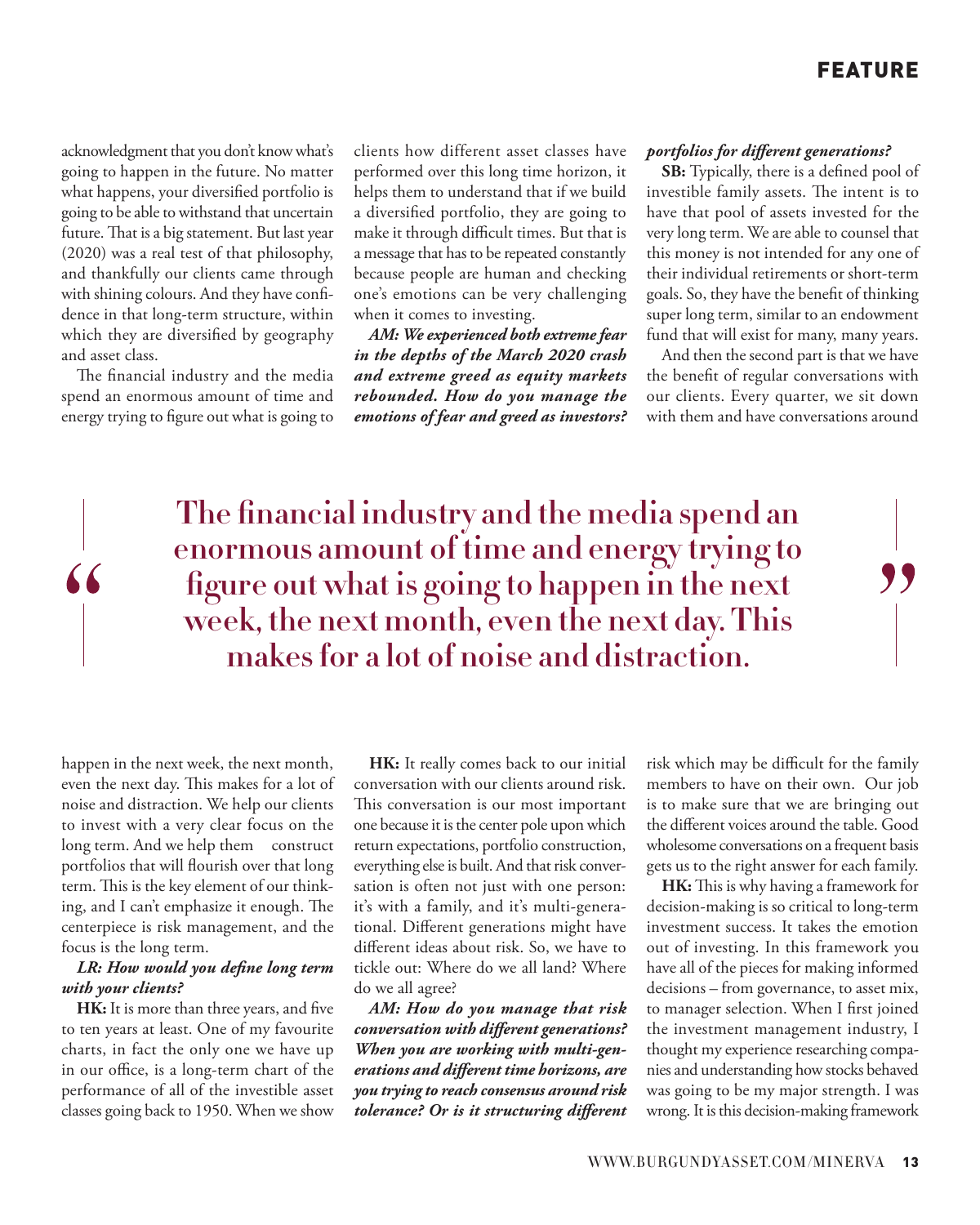$66$ 

that is the strength and the key to achieving long-term investment success. And I will share that from my experience on the pension boards of Ontario Teachers' and now AIMCo (Alberta Investment Management Corporation), it is no different. The conversation always starts with risk.

#### *AM: How do you define risk?*

**SB:** Classically, one considers volatility as one component of risk, but one also considers permanent erosion of capital. We have to be cognizant of both. We believe we can minimize the risk of permanent loss of capital significantly through diversification and by selecting managers who place capital preservation at the core of their

#### *cations for different asset classes. What is your take on our current moment?*

**SB:** There are lots of things to worry about today. Perhaps a global pandemic is going to go down as one of the biggest events in our careers, but there has never been a day in our investing careers where there wasn't something to worry about. As a result, our focus is more on having portfolios in place that can get through tough periods and will be resilient no matter what comes. It's focusing on the long term, having diversification, and constructing an asset mix for clients that is determined first and foremost by their risk parameters and tolerance.

investment. We have some clients for whom it is not at all suitable, and then we have others where a portfolio of alternatives works very well in diversifying risk and enhancing returns.

When I joined Bell Kearns, Rob (Bell, founder) and Susan had already been researching alternatives for years. We set out on a deliberate path to become very knowledgeable about this asset class and identify high-quality managers. So now we have relationships with these managers. It is incredibly beneficial for our clients.

*AM: One of your skills is your ability to choose investment managers. What qualities do you look for when assessing* 

"

**There are four P's that we feel are foundational – assessing the people, the process, the philosophy, and the performance. I would say that too often it is the performance side that people overemphasize.**

investment philosophy. When it comes to the volatility component of risk management, this is where we have to make sure we know our clients' tolerance. We talked about our goal of achieving risk-adjusted returns over the long term, which means we want to maximize return but within a client's risk appetite. And that varies quite a bit amongst our clients. They all have significant portfolios intended for the very long term, but we have a saying, "You need to be able to sleep at night." If you can't, there is a problem with how we have set up the portfolio.

*AM: We are in a time where monetary and fiscal stimulus is flooding the markets with a lot of liquidity and there are impli-*

*LR: Interest rates have come down over the years, and investors are searching for yield. Have your clients shown an interest in investing in alternatives?* 

**HK:** Yes. We have all read about how Ontario Teachers' Pension Plan has shifted much of its allocation from fixed income to alternatives, and so it's logical that our clients ask: What about that for me? First of all, we have to go back to the conversation around risk. In the context of the investment framework, we need to ask: is an allocation to alternatives appropriate for your portfolio? Does adding alternatives meet your investment objectives? Not every client is comfortable with the illiquidity that comes with an alternative

#### *investment managers?*

**SB:** There are four P's that we feel are foundational – assessing the people, the process, the philosophy, and the performance. I would say that too often it is the performance side that people overemphasize. We feel that the other three P's are extremely important too. For example, if there is a terrific performance record, is the same person who created that track record still at the firm? Is there an alignment of interest with the clients at the firm, for example, from ownership? How about compensation? Is the manager's compensation tied to long-term performance or short- term? These are some of the metrics that we assess thoroughly